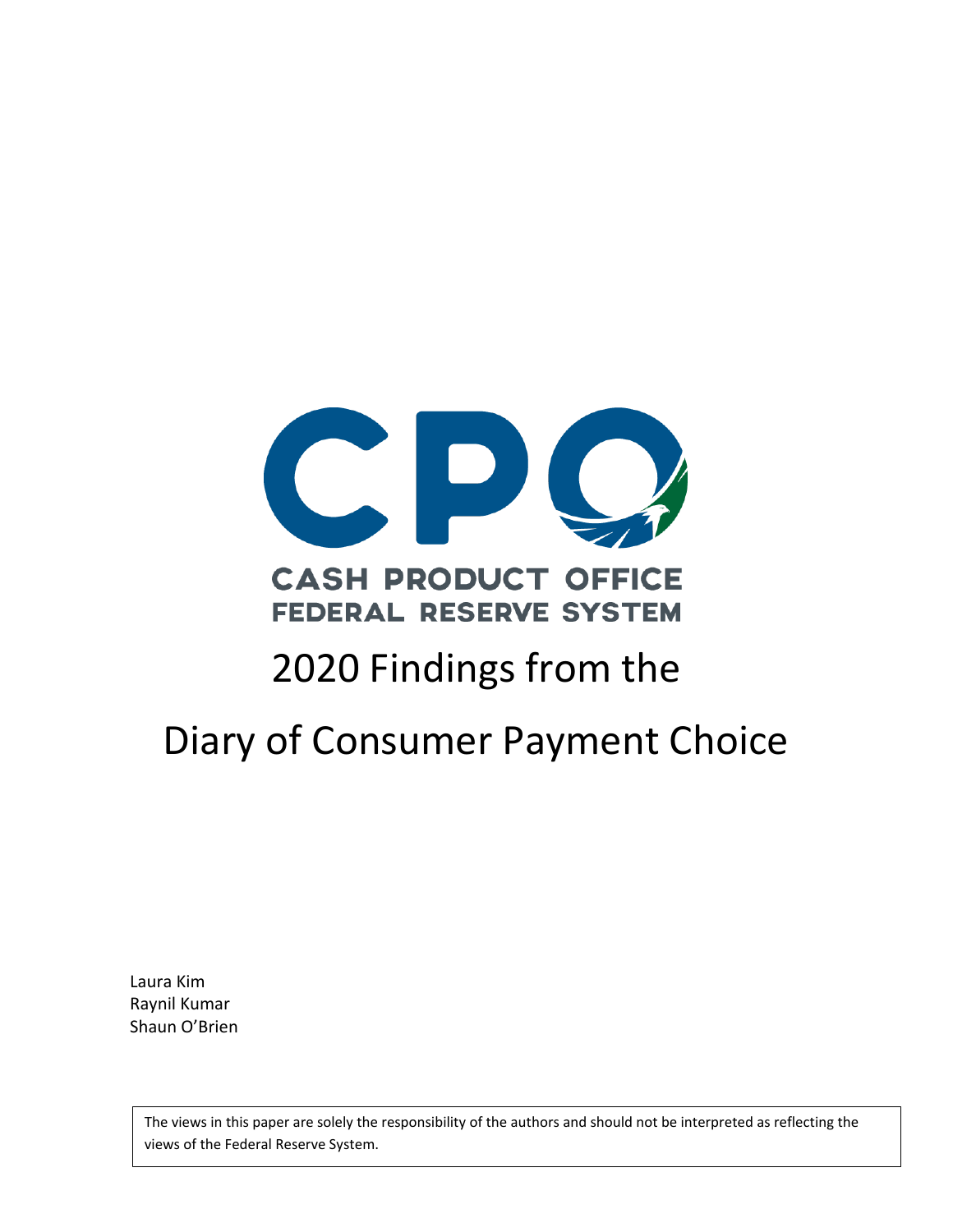

## **Table of Contents**

| While online shopping increases, cash is the most used in-person payment instrument  11 |
|-----------------------------------------------------------------------------------------|
|                                                                                         |
|                                                                                         |
|                                                                                         |
|                                                                                         |
|                                                                                         |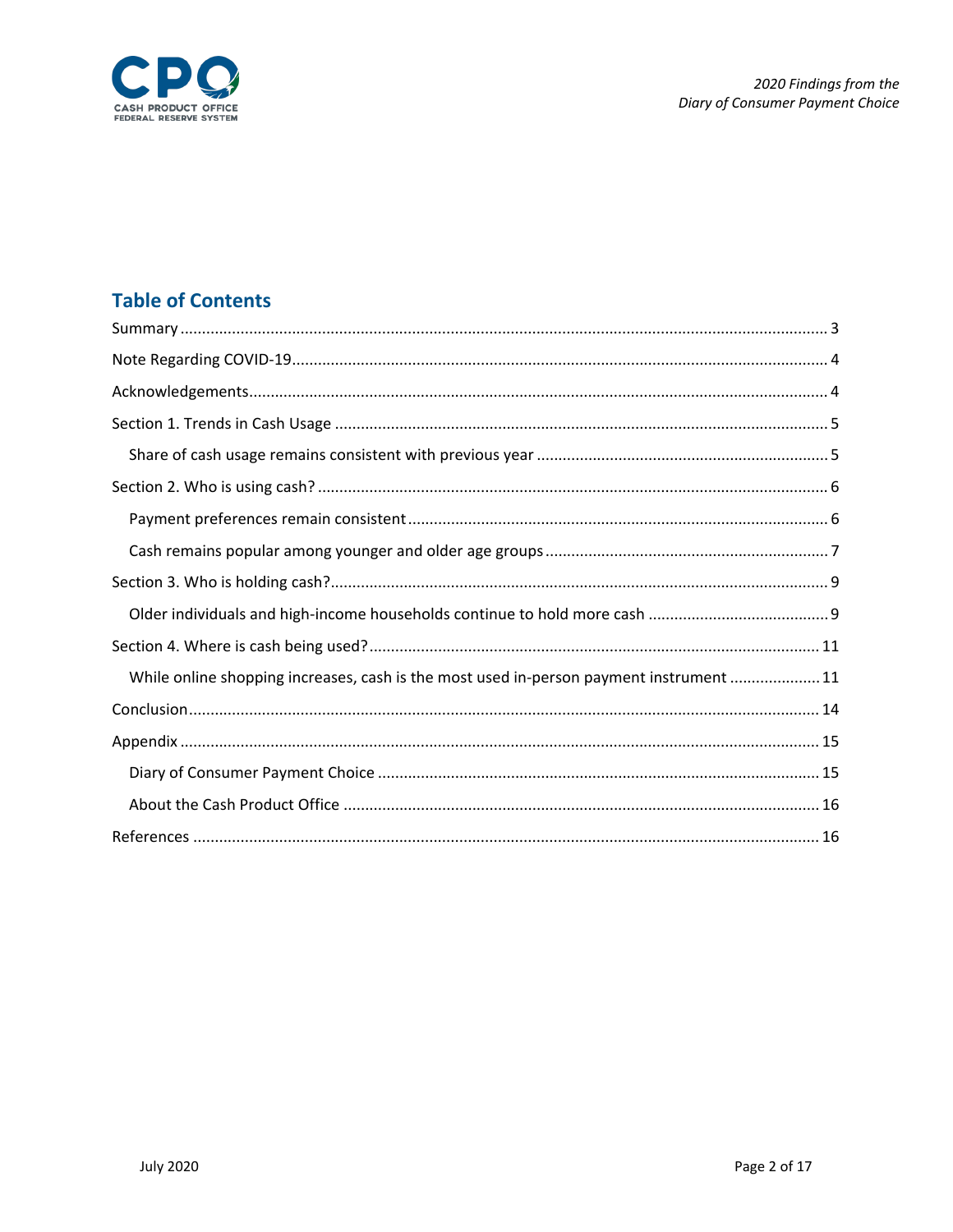

## <span id="page-2-0"></span>**Summary**

The Diary of Consumer Payment Choice (Diary) is an ongoing annual research effort conducted by the Federal Reserve to better understand payment habits of the U.S. population. This paper highlights findings from the sixth Diary study in 2019, and the fourth conducted annually in the month of October since 20[1](#page-2-1)6.<sup>1</sup> A demographically-representative sample of 3,016 individuals from the Understanding America survey panel were asked to participate. Each individual was instructed to report all of their payments and transactions over an assigned, consecutive three-day period. The high-level findings are:

- Consumers used cash for 26 percent of all payments, consistent with the finding from 2018
- Cash is used heavily for small-value payments, about 47 percent of payments under \$10
- Debit cards were the most used instrument, accounting for 30 percent of payments
- The share of cash use across all age cohorts was generally unchanged
- 87 percent of non-bill payments were made in-person, and cash was used for 35 percent of those payments

The share of cash use remained unchanged from last year, though the average number of cash payments made declined from 11 payments in 2018 to 10 in 2019. The one payment decline is equivalent to last year's change (12 payments in 2017 to 11 in 2018). The decline in cash payments is accompanied by a decline in the total number of payments amongst Diary participants; these two factors explain the consistent share of cash use from one year to the next.

In 2019, cash was used for 47 percent of payments under \$10 and for 40 percent of payments between \$10 and \$25. While participants reported fewer cash payments in the under \$10 range than in 2018, they also reported fewer payments overall in this range, suggesting that the drop in cash payments for small valued transactions is not necessarily the result of payment substitution from cash to cards.

As with findings in 2018, cash use accounted for 35 percent of in-person payments. Shares of in-person credit card and debit card payments increased, while in-person payments made with checks continued to decline.

Just as with payment shares, individuals' stated payment preferences remained consistent with the 2018 Diary, and stated preferences continue to align with payment usage. Debit cards were the most used and the most preferred instrument. Approximately 42 percent of participants prefer to pay with debit cards, followed by credit cards at 29 percent, and cash at 23 percent. In general, participants' preferences align with their payment usage. Although participants prefer credit cards over cash, cash is used more often

<span id="page-2-1"></span> <sup>1</sup> Previous Diary studies were conducted in 2012 and 2015. The 2012 study used RAND's American Life Panel, and the 2015 study took place from October 16 through December 15.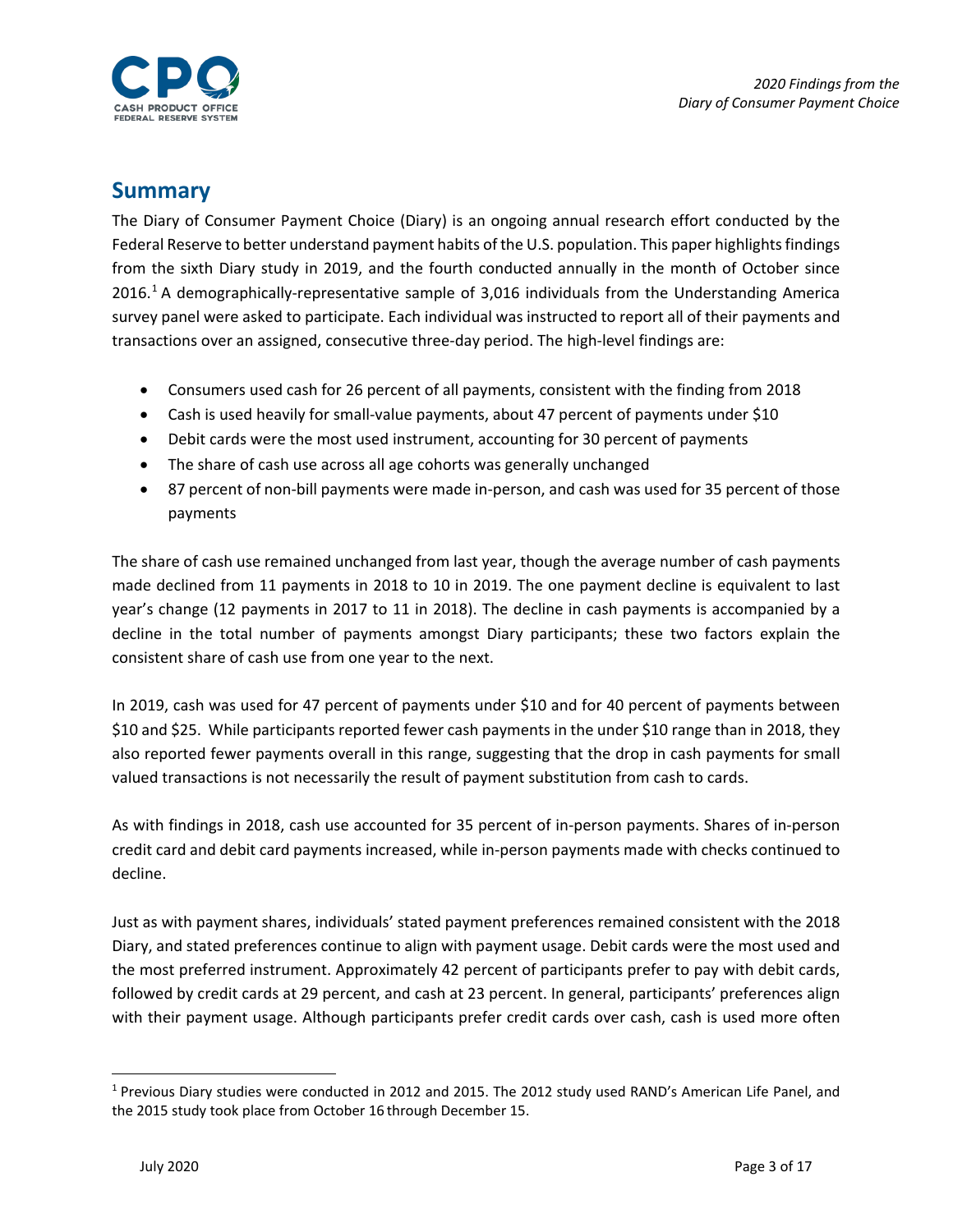

than credit cards because debit and credit-preferring individuals use cash for approximately 20 percent of their payments.

The body of this paper is structured into four sections, with each section exploring various aspects of cash usage. Section 1 details trends in cash usage; Section 2 discusses how payment preferences influence the use of cash; Section 3 explores cash holdings by demographic cohort; and Section 4 outlines payment use by transaction characteristic and merchant type. Appendix A provides an overview of methodology. Additional information about the [2](#page-3-2)020 Diary is available through the Federal Reserve Bank of Atlanta.<sup>2</sup>

#### <span id="page-3-0"></span>**Note Regarding COVID-19**

This year's Diary study was conducted in October 2019, before the spread of COVID-19 in the United States. The authors acknowledge that payment behavior may likely change as a result of this pandemic and the ensuing stay-at-home or shelter-in-place orders. While current Diary data does not represent consumers' payment behavior during this national emergency, data from the Diary studies has been vital for analysis conducted by the Cash Product Office, the 12 Reserve Banks, and the Board of Governors to ensure that the Federal Reserve can effectively meet its mission of providing ready access to FedCash<sup>®</sup> Services. Payment details from the Diary, such as payment instrument usage, value of purchases, and merchant type, were utilized to better understand how consumers might use cash at open businesses once CARES Act Economic Impact Payments were issued. How the current crisis will affect cash usage and general payment behavior going forward is unknown. However, future Diary studies may provide insights about whether and how consumer payments have changed in a post COVID-19 era.<sup>[3](#page-3-3)</sup>

#### <span id="page-3-1"></span>**Acknowledgements**

This paper would not have been possible without the support and contributions of the following individuals. From the Atlanta Fed: Kevin Foster, Claire Greene, Marcin Hitczenko, Brian Prescott, and Oz Shy. From the Boston Fed: Joanna Stavins and Liang Zhang. From the San Francisco Fed: Justin Wray and Tom Flannigan. From the Cash Product Office: Alexander Bau, Amy Burr, Ben Gold, Kelly McGuire, Margaret Riley, Louise Willard, Kathleen Young, and Roger Replogle.

<span id="page-3-2"></span> <sup>2</sup> FRB Atlanta publication (forthcoming)

<span id="page-3-3"></span><sup>&</sup>lt;sup>3</sup> A supplemental Diary paper published in July 2020 on "Consumer Payments & the COVID-19 Pandemic" is available a[t https://www.frbsf.org/cash/publications/fed-notes/2020/july/consumer-payments-covid-19](https://www.frbsf.org/cash/publications/fed-notes/2020/july/consumer-payments-covid-19-pandemic-2020-diary-consumer-payment-choice-supplement/) [pandemic-2020-diary-consumer-payment-choice-supplement/.](https://www.frbsf.org/cash/publications/fed-notes/2020/july/consumer-payments-covid-19-pandemic-2020-diary-consumer-payment-choice-supplement/)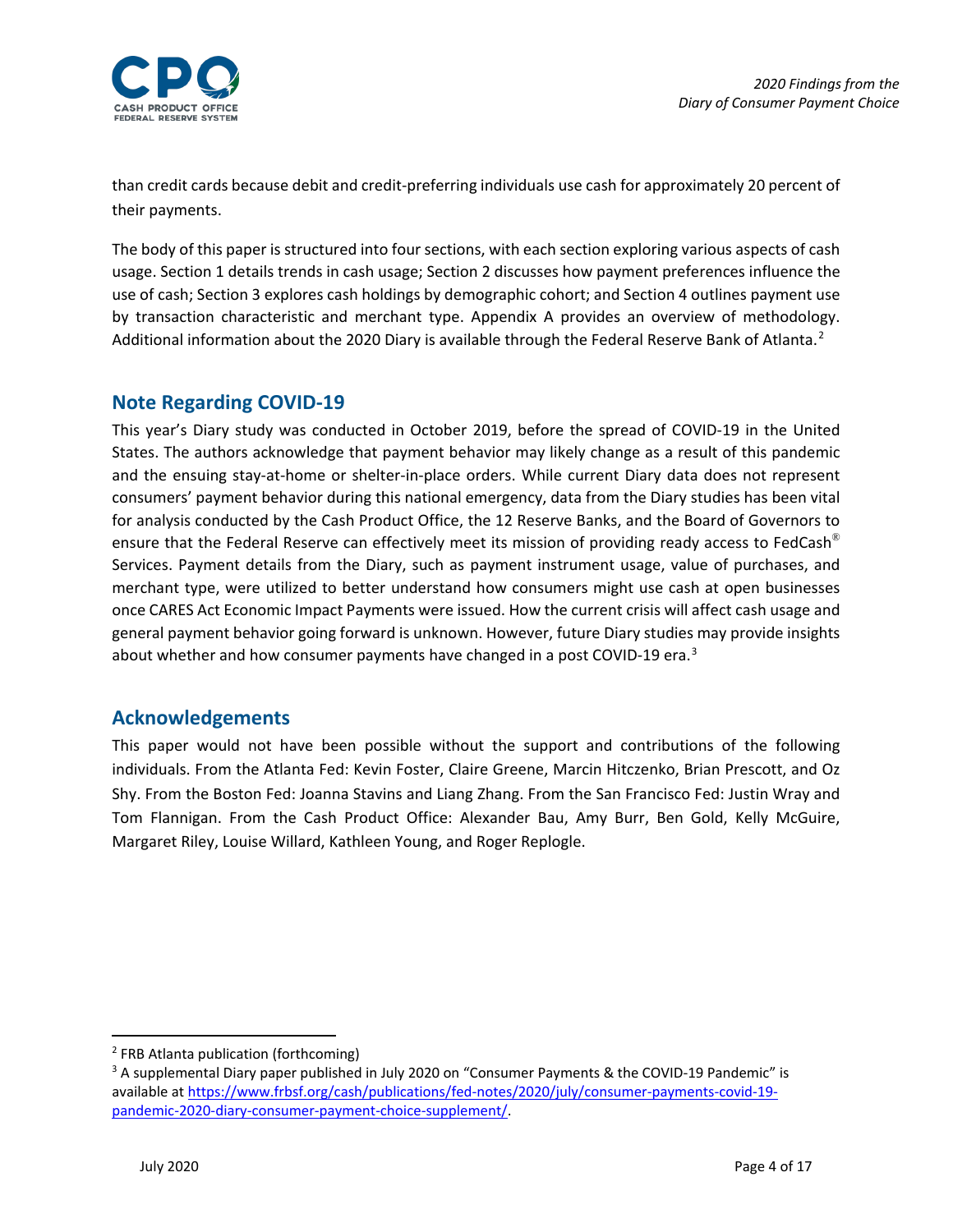

## <span id="page-4-0"></span>**Section 1. Trends in Cash Usage**

#### <span id="page-4-1"></span>**Share of cash usage remains consistent with previous year**

Diary participants reported making an average of 38 payments per month in October 2019, down from 43 payments reported in 2018. Despite the decline in total transactions, the share of cash use remains

consistent at 26 percent, though cash usage decreased by one payment per month. Debit cards were once again the most frequently used payment instrument, accounting for 30 percent of payments, a 2 percentage point increase from 2018 (Figure 1).  $4\overline{ }$  $4\overline{ }$ Consumers' use of credit cards has continued to increase steadily since 2016, though the year to year change in 2019 was not statistically significant. In general, the share of payment instrument usage between 2018 and 2019 was mostly unchanged.



The decline in the total number of cash payments was largely the result of a decrease in the number of small value cash payments under \$10. In addition to this decline in small value cash payments, the total number of small value payments also decreased to 10 payments in 2019, down from 11 in 2018 (Figure 2). The decrease in number and share of small value cash payments over the last four years has led to an increase in the share of card payments. However, the number of small value debit card payments has remained unchanged since 2017. This suggests the increasing share of small value debit card payments is

<span id="page-4-2"></span> <sup>4</sup> "Electronic" payments include bank account number payments, online banking bill pay, and payment services like PayPal. "Other" payments include money orders, traveler's checks, transfers, and direct deposit.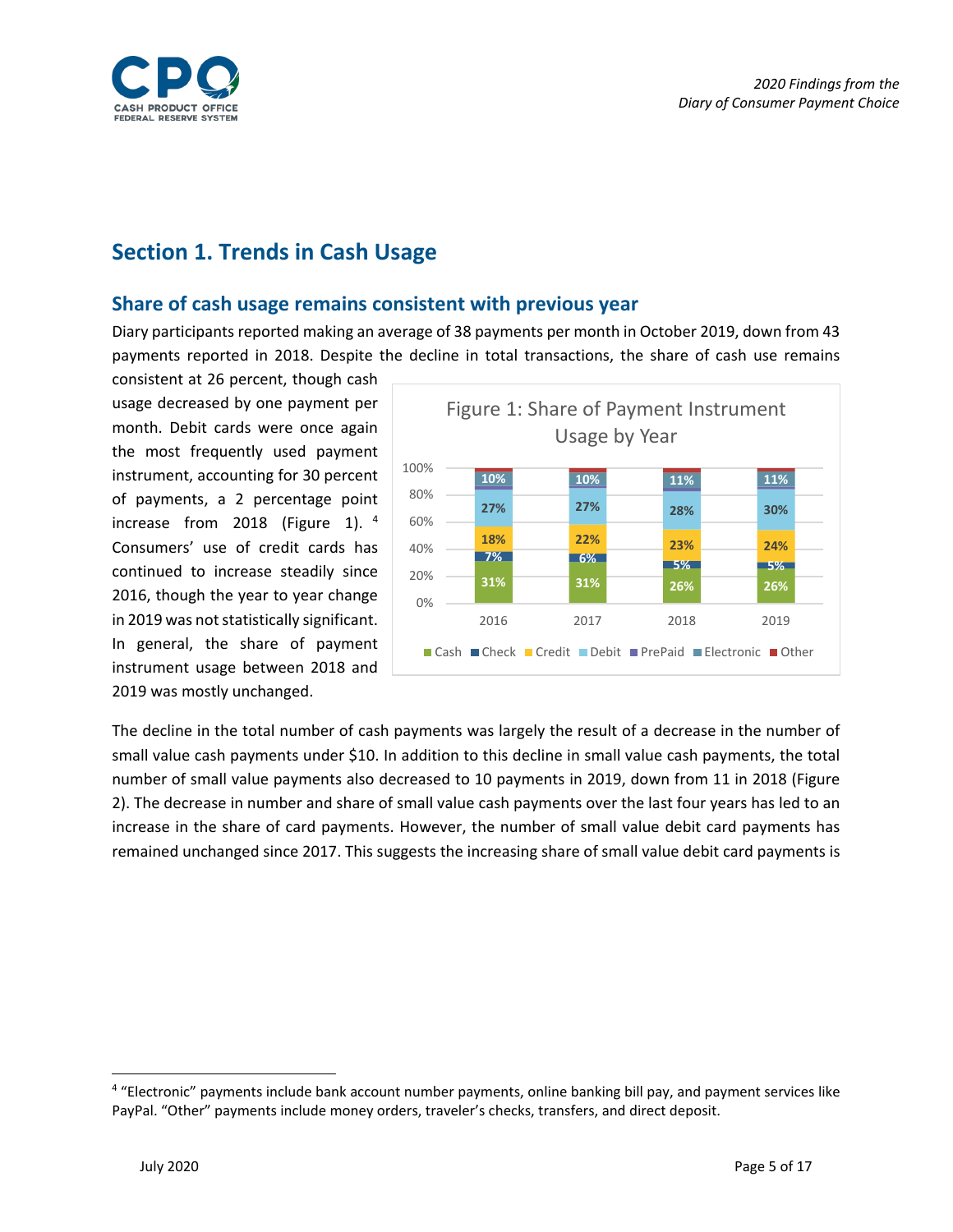



not due to an increase in card usage, but to a decrease in the reported number of small value cash payments.

In contrast to the trends for small value payments, the number of larger value purchases has been consistent since 2017 (Figure 3). From 2017 to 2019, cash has been used between five and six times per month for payments above \$10. This consistency in the number of payments applies not only to cash payments, but



also to the share and usage of credit cards, debit cards, and electronic payments.

## <span id="page-5-0"></span>**Section 2. Who is using cash?**

#### <span id="page-5-1"></span>**Payment preferences remain consistent**

The changing payments landscape does not seem to be significantly influencing consumers' long-held preference for cash, credit cards, and debit cards yet. These three instruments combined have accounted for at least 93 percent of stated preferences since 2016, though there have been preference shifts between these instruments as Figure 4 shows. Participants' 2019 payment preferences remained similar to those of the last three years, with 42 percent preferring to pay with debit cards, 29 percent preferring to pay with credit cards, and 23 percent preferring cash. Analogous to preferences, debit card's payment share has remained consistent, credit's share has increased, and cash's share has decreased.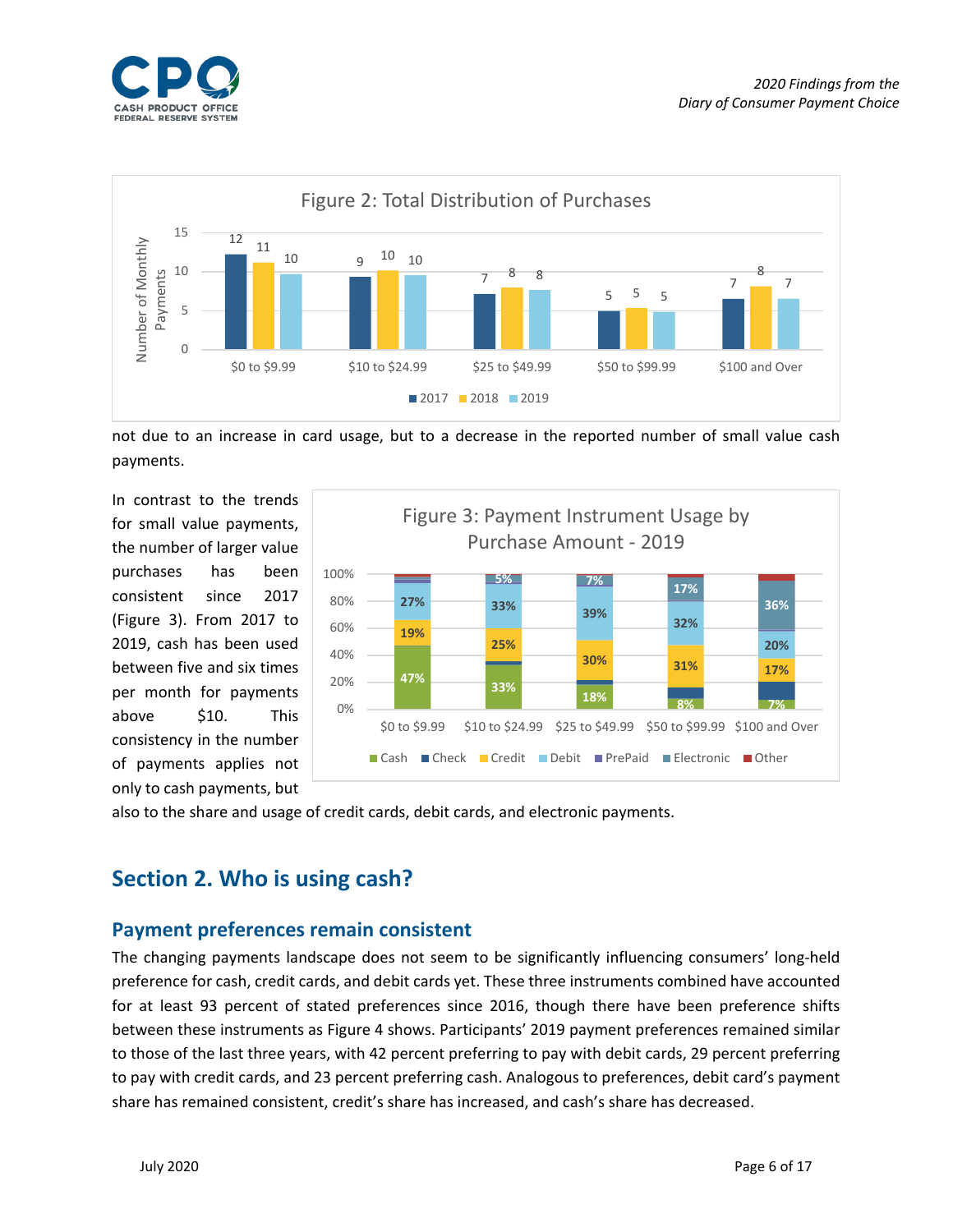



Consumers' stated payment preferences continue to align with their actual payment habits, where participants report making the majority of their payments with their preferred instrument. However, the use of other instruments varied depending on one's initial preference. Cash-preferring consumers tended to use debit cards as a backup payment at nearly double the rate as credit cards (Figure 5). Conversely, consumers who preferred credit or debit cards were more likely to use cash as a secondary payment instrument instead of using another card payment. This secondary cash use by those preferring cards

aligns with what diarists indicated when asked about their backup payment preferences. It also explains why the share of cash use is relatively high compared to stated preferences. Those who prefer cards, on average, use cash approximately eight times per month, which accounts for nearly 19 percent of their total payments.



#### <span id="page-6-0"></span>**Cash remains popular among younger and older age groups**

The overall pattern of cash use by age cohort remains consistent. While cash use is prevalent among people of all ages, the share of cash use is highest among individuals aged 18 to 24 and those 55 and older (Figure 6). Conversely, individuals age 25 to 44 use cash less often than any other age cohort and use both debit and credit cards more frequently than cash.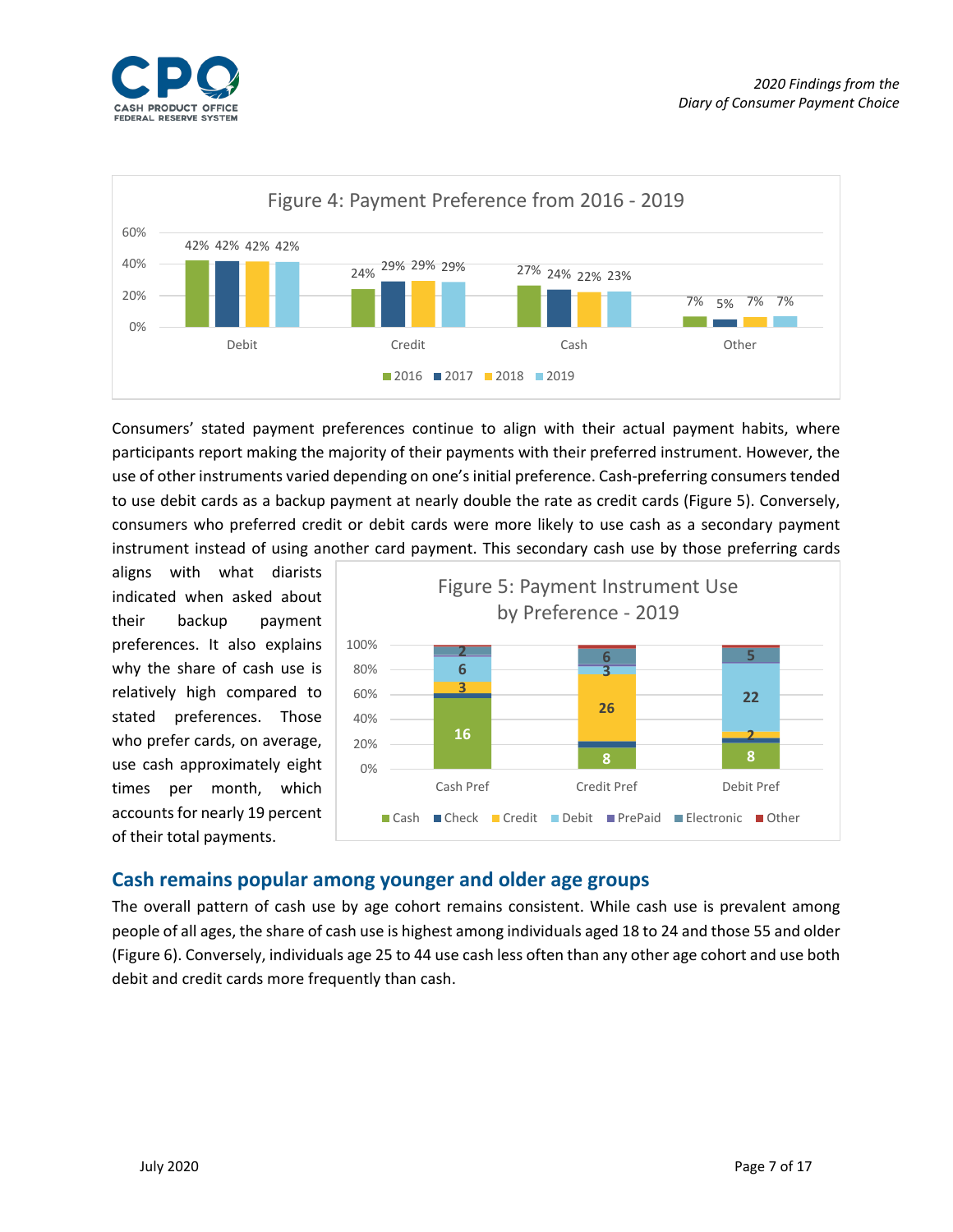



The share of cash use across all age groups did not change dramatically from 2018 to 2019, with the largest change being a 2 percentage point drop for those age 4[5](#page-7-0) to 55.<sup>5</sup> This is a shift from the prior Diary, which had decreases ranging from five to seven percentage points for those aged 25 to 54 (Figure 7). The data also shows that the change in cash use by individuals between the ages of 25 and 54 caused the aggregate 5 percentage point decline in cash use between 2017 and 2018. In contrast, those in the 18 to 24 and 55 and older age groups have been largely consistent with their share of cash use over the last four years.



<span id="page-7-0"></span> $5$  The difference in share is not statistically significant, but the difference in actual cash usage is statistically different as cash transactions declined to 9.7 payments from 13.0 payments. In addition, the difference in share was not statistically significant due to 45 to 54 year olds reporting fewer overall payments.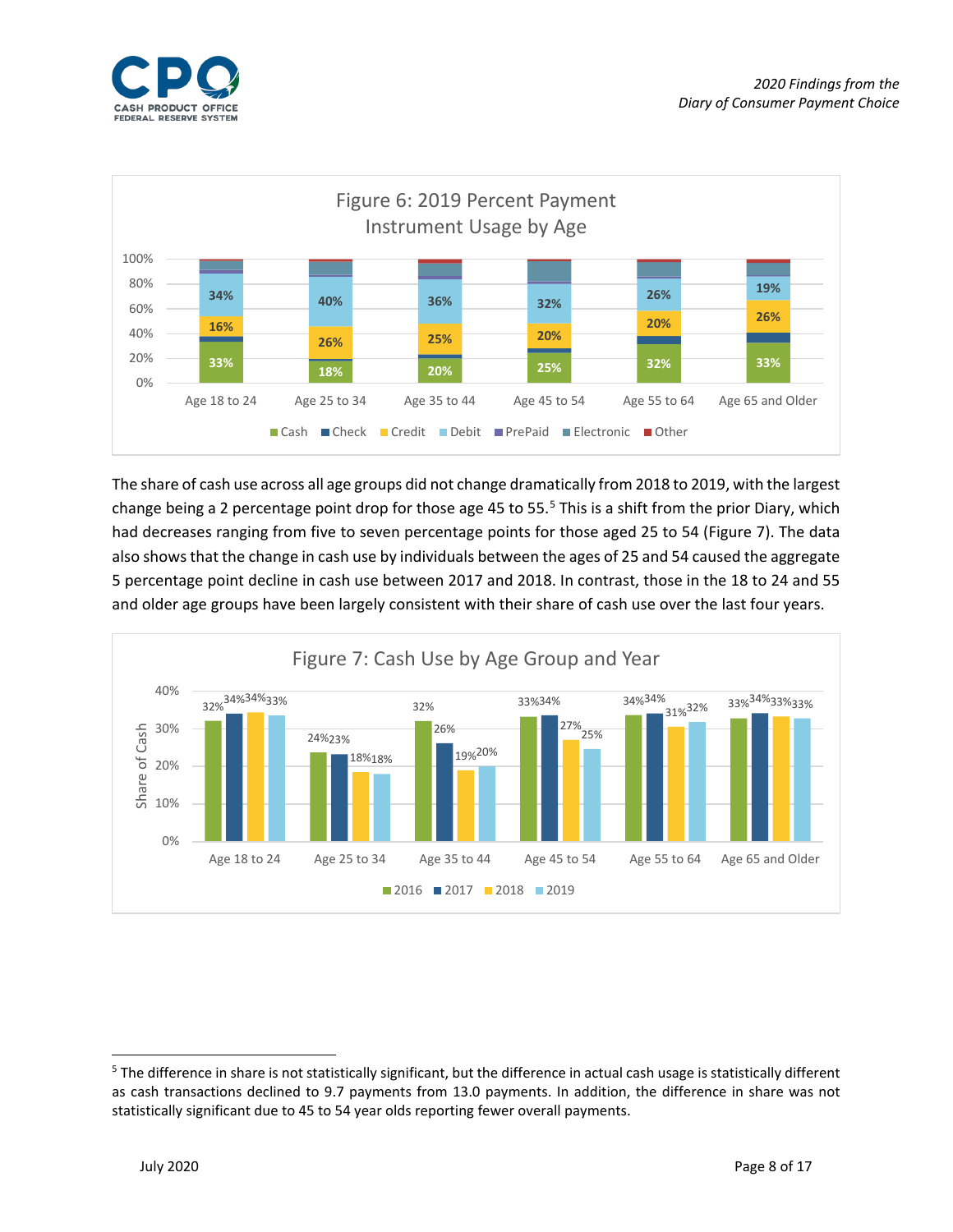

Additionally, those age 35 to 54 have reported the largest percentage point decrease of cash use, 11 percentage points, of any cohort since 2016 (Figure 8). The decrease of cash purchases for those 35 to 54 has been offset by increases in debit card and credit card usage with the shares increasing by six and seven percentage points, respectively, since 2016.



## <span id="page-8-0"></span>**Section 3. Who is holding cash?**

#### <span id="page-8-1"></span>**Older individuals and high-income households continue to hold more cash**

As part of the Diary, individuals are asked to report the amount of cash held in their pocket, purse, or wallet at the end of each day. In general, the average daily value of cash held by individuals has remained consistent between 2016 and 2019, with participants holding approximately \$60 each day (Figure 9). As has been the case in previous years, average cash holdings vary depending on one's age and household income. Individuals over the age of 65 increased their average holdings to \$116, continuing the upward trend started in 2016. No other age group shows such a consistent upward trend over the same time period. Each age cohort's cash holdings has been fairly consistent across the past four years, with increased holdings in some years and decreased holdings in others. One interesting change from 2018 was the increase in cash holdings for 18 to 24 year olds, who nearly doubled their average amount held. This increase was simply driven by some individuals holding more cash. For example, approximately half of these individuals held about the same amount as last year with the median value of cash holdings being \$4 in 2018 and \$6 in 2019. However, the increase in cash holdings was not the result of a few outliers. Individuals in the top 25 percent of cash holdings increased the average held from \$30 in 2018 to \$52 in 2019, and for the top 10 percent of cash holders the increase went from \$60 to \$110 over the same time period.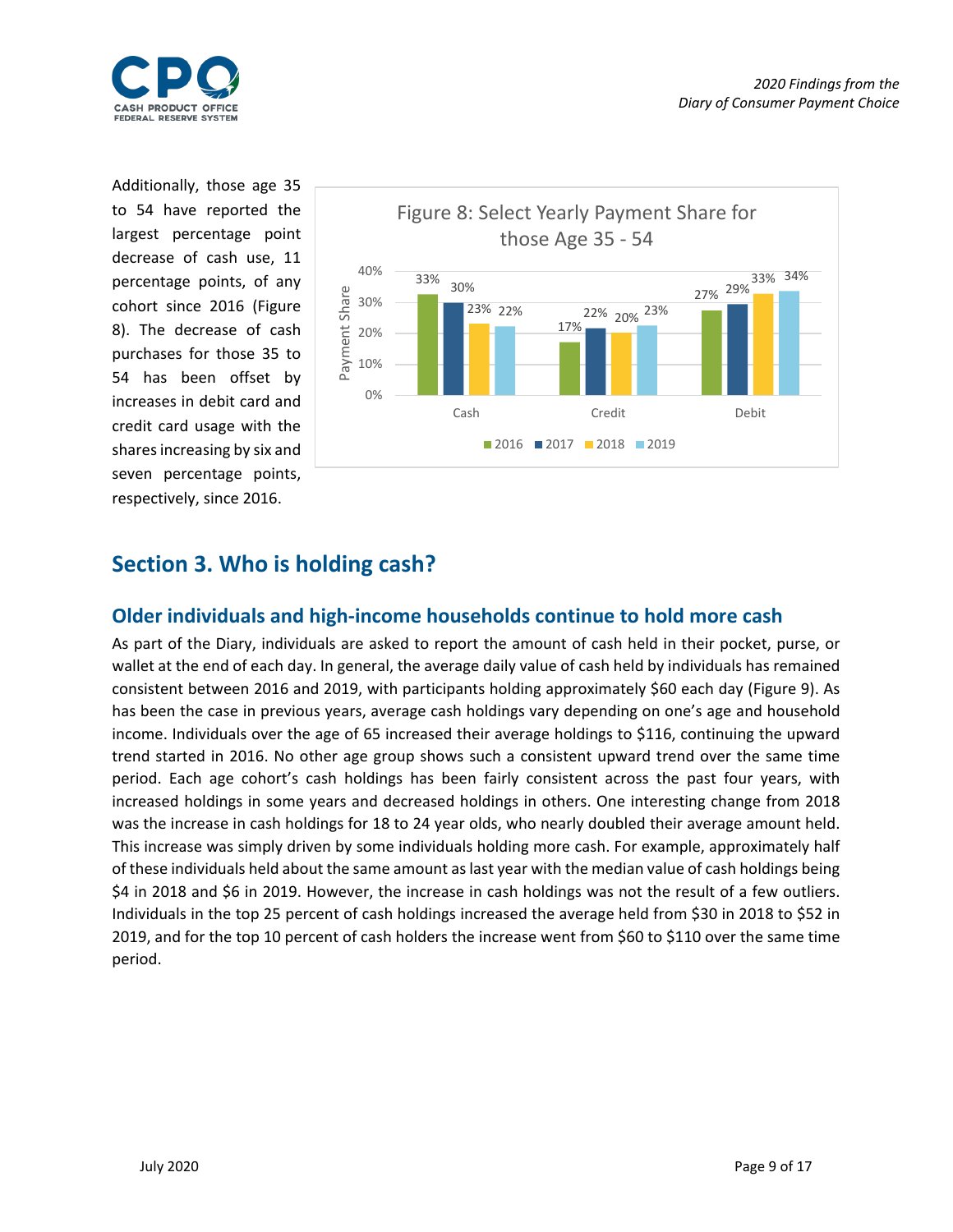





Cash holdings vary within income groups each year, but individuals from higher income households generally hold a greater amount of cash throughout the day than those from lower income households (Figure 10). However, the correlation between holdings and household income is not as strong as the correlation between holdings and age. Additionally, there may be a convergence of holdings across household income. Individuals living in households earning more than \$125,000 hold the largest value of cash (\$76); however, the 2019 data shows the difference in daily holdings between this highest-income group and those in households making \$50,000 to \$74,999 is only \$3. This difference is much smaller than the \$20 difference in holdings reported in 2016 for the same two groups, and a similar pattern is present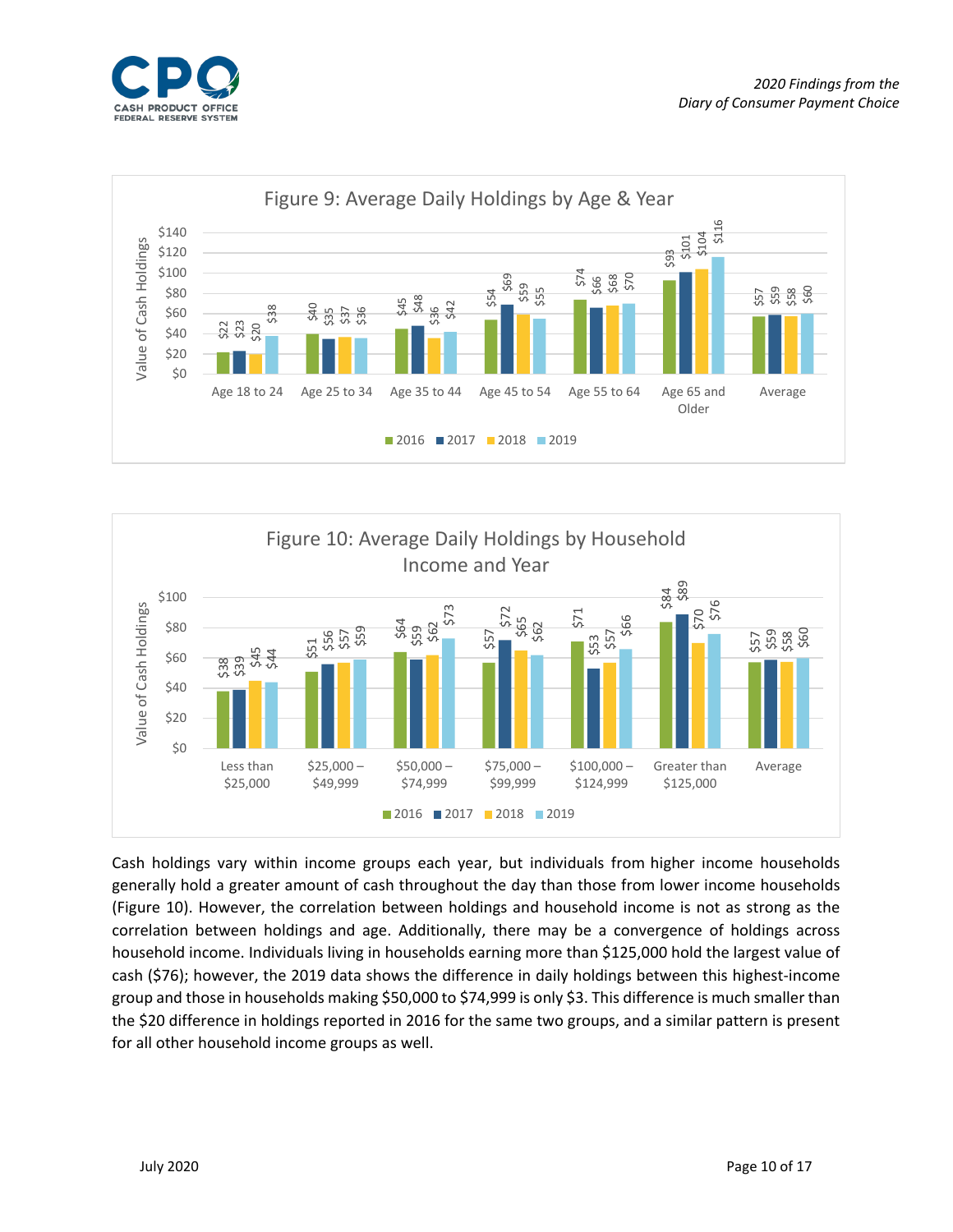

## <span id="page-10-0"></span>**Section 4. Where is cash being used?**

#### <span id="page-10-1"></span>**While online shopping increases, cash is the most used in-person payment instrument**

Participants continue to report an increasing share of online or "not-inperson" payments, specifically non-bill payments. Figure 11 shows both the share of non-bill payments that took place in-person as well as the share of individuals who made at least one notin-person payment.

While the decrease of in-person payments from 2018 to 2019 was not statistically significant, the trend over the last four years is consistent and statistically significant between 2016 and 2019. Additionally, the 4 percent



of individuals who report making any online payments, excluding bills, shows the growth of individuals making online payments is increasing rather slowly over time. While there has not been significant growth of individuals making online payments, those who are shopping online look to be shifting habits slowly towards online purchases. These slow but consistent changes suggest the share of online payments will likely continue to increase over time.

Given the year to year change for in-person payments has ranged from a one to two percentage point decline, it is important to understand the effects this changing landscape could have on cash. While cash's share of all payments declined four percentage points since 2017, cash has been the most used in-person payment instrument in each Diary study. Cash accounted for 35 percent of in-person payments in 2019, unchanged from 2018 (Figure 12). As shopping continues to move to online platforms, the decline of inperson payments is important to understand because cash transactions, unlike cards, cannot be conducted online.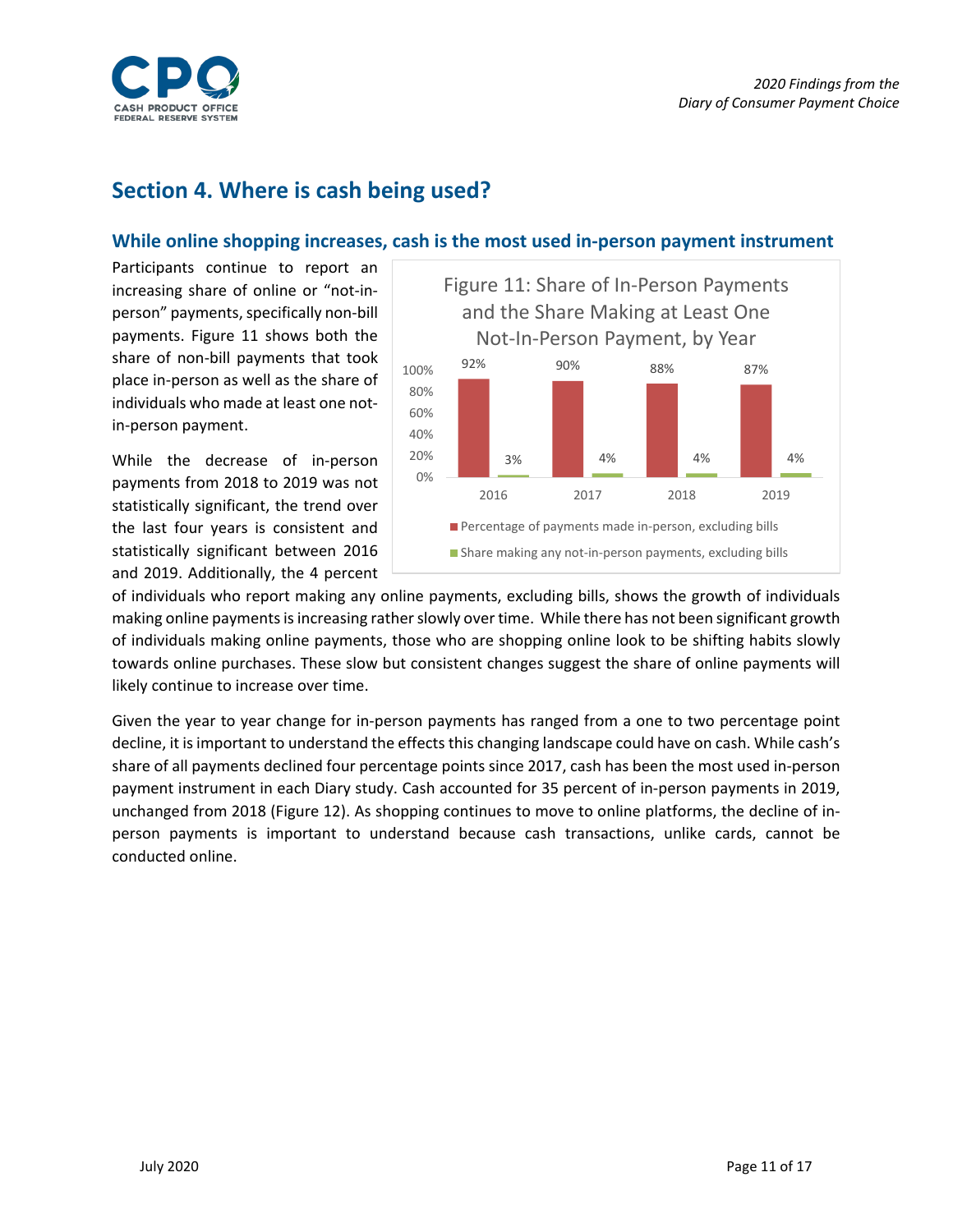



One factor affecting the likelihood of cash payments is that cash is not used uniformly across all merchant types. Cash is most often used at merchants that offer food and personal care supplies, where it was used for approximately five payments per month in 2019 (Figure 13), down from seven payments in 2017. The average number of cash payments at other merchant types, excluding housing related and government/nonprofit, is about one payment per month. Given the relatively large number of cash purchases for food and personal care supplies, there is a greater likelihood of a decline in total cash payments if consumers shift their in-person purchases of these items to an online shopping platform.

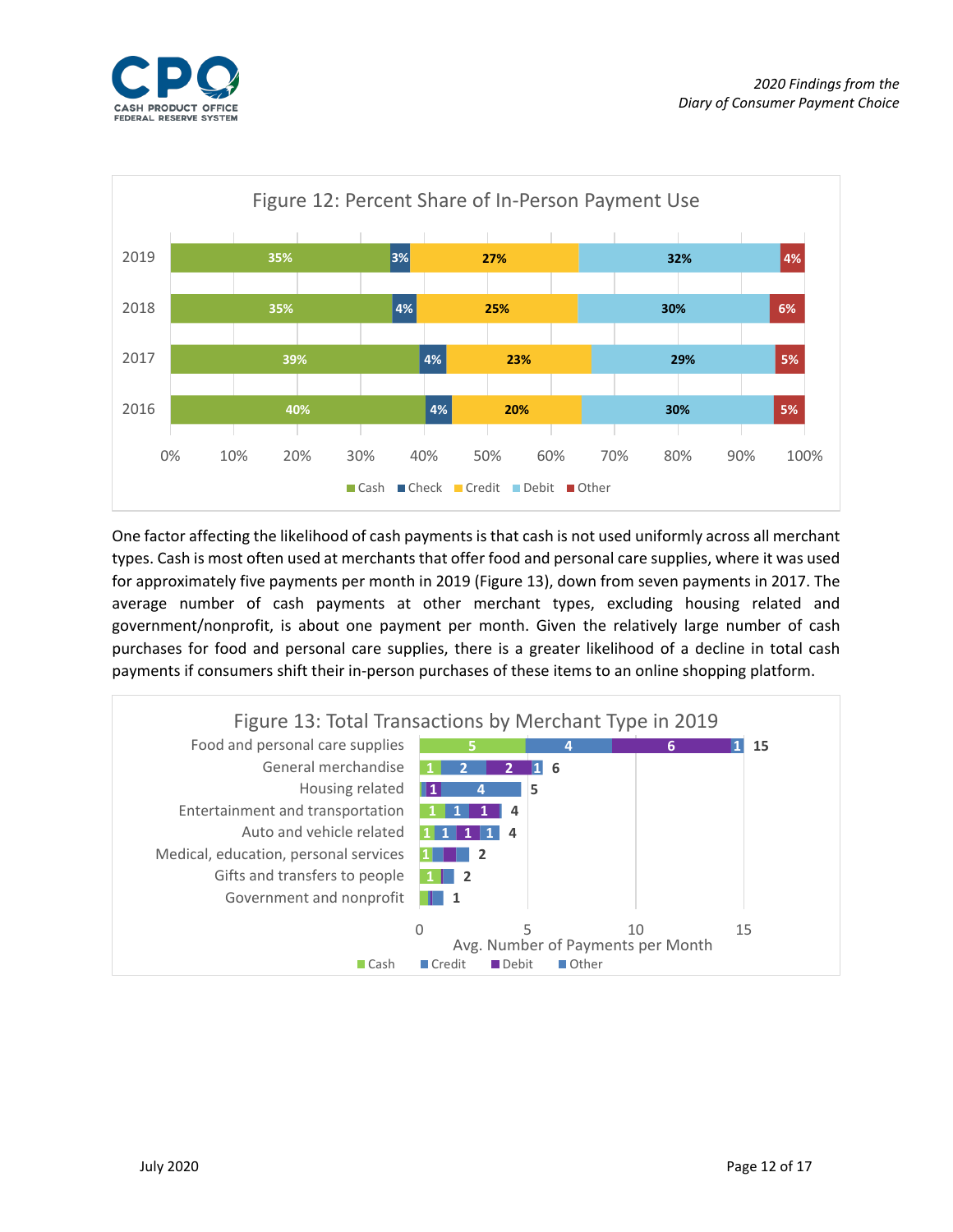



However, this shift to not-in-person payments for food and personal care supplies does not appear to have taken place. The percentage shares of payments at each merchant type for both in-person and notin-person payments are shown in Figure 14 and Figure 15. Smaller merchant types are consolidated and only the more frequented merchant types are shown.<sup>[6](#page-12-0)</sup> The payment shares by merchant type for both inperson and not-in-person transactions have changed slowly over time, though these yearly changes are not statistically significant.<sup>[7](#page-12-1)</sup> It is important to note that the payment shares for not-in-person, food and personal care supplies have remained consistent since 2017. While there has been a decline in payments at this merchant type, specifically cash payments, the number and share of online food and personal care supplies payments has not increased. This suggests that changes in cash use for food and personal care supplies are likely attributed to consumers using cards for a higher share of in-person purchases, rather than consumers shifting their purchases to online platforms.



<span id="page-12-0"></span> <sup>6</sup> The other category includes payments to "Medical, education, personal services," "Financial, professional, miscellaneous services," "Government and nonprofit," and "Gifts and transfers to people."

<span id="page-12-1"></span> $7$  Differences between 2016 data and the other years are likely due to a change in how merchants were defined. In 2017 the number of merchant types was reduced and, as a result, merchant type comparisons with 2016 are not equivalent.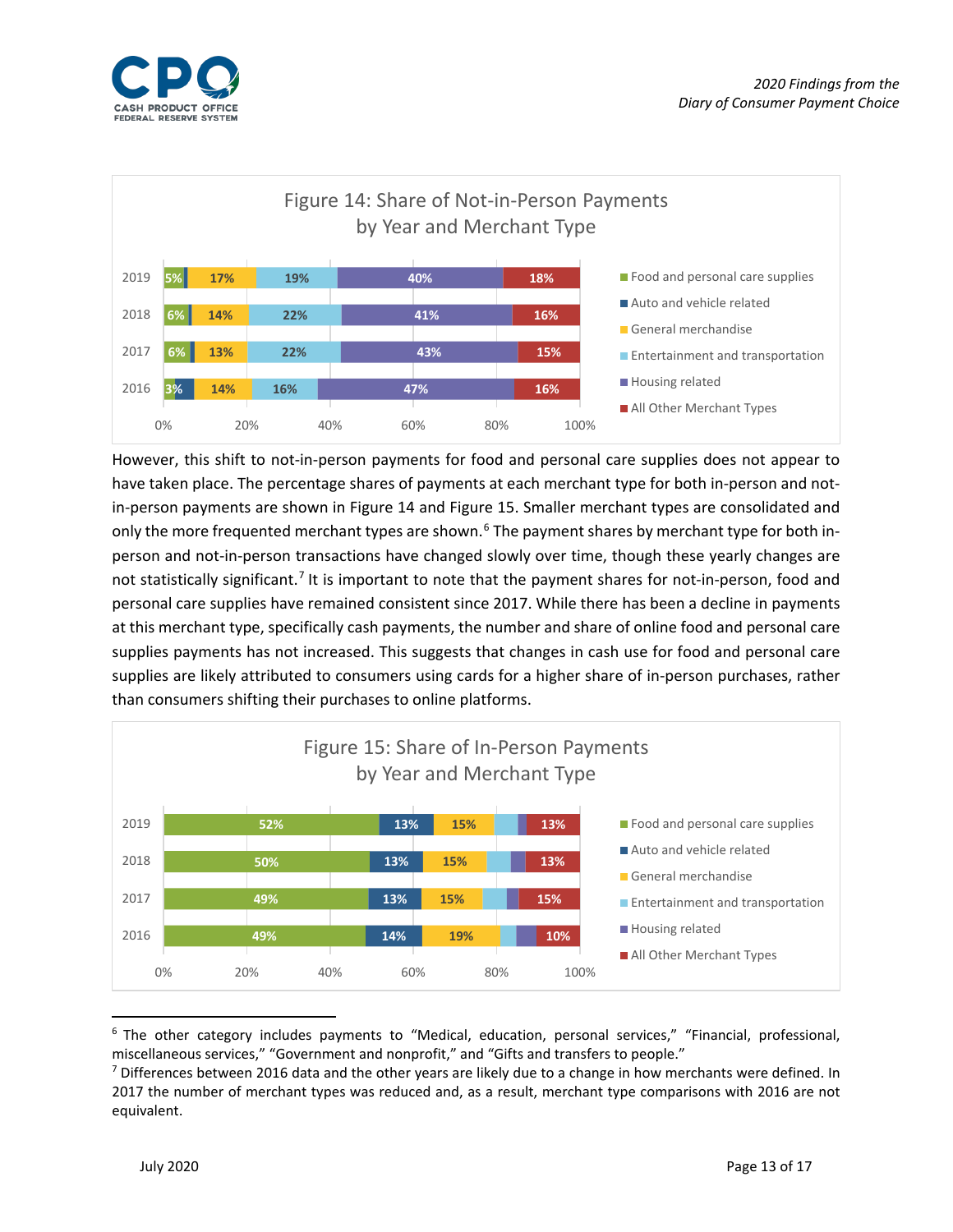

## <span id="page-13-0"></span>**Conclusion**

The 2020 Diary findings were consistent with the prior year as the share of cash usage was consistent and the changes for debit and credit cards were not statistically significant. Such stability in the share of cash use suggests that consumers continue to value cash even as payment instrument choices continue to expand. While we observe consistencies in payment patterns, we see a simultaneous decrease in the use of cash and consistent usage of both debit and credit cards.

Although consumers are using cash less often, specifically for payments under \$10, the amount of cash they hold on a regular basis has remained consistent at around \$60 since 2016. Individuals age 18 to 24 and 55 and older continue to use cash for approximately one-third of payments, while those age 35 to 54 use cash approximately 20 percent of the time, a 10 percentage point decline from 2016. Cash continues to be the most used payment instrument for transactions that take place in-person, which is where almost three-quarters of all payments take place and where about 87 percent of non-bill payments are conducted.

<span id="page-13-1"></span>The results of the 2020 Diary continue to highlight that many consumers value and prefer to use cash for everyday payments, while others use cash as a backup payment instrument, or for the convenience of small value payments even while preferring debit and credit cards. The wide range of use for cash continues to show its importance to consumers despite the number of competing payment technologies available in the economy today.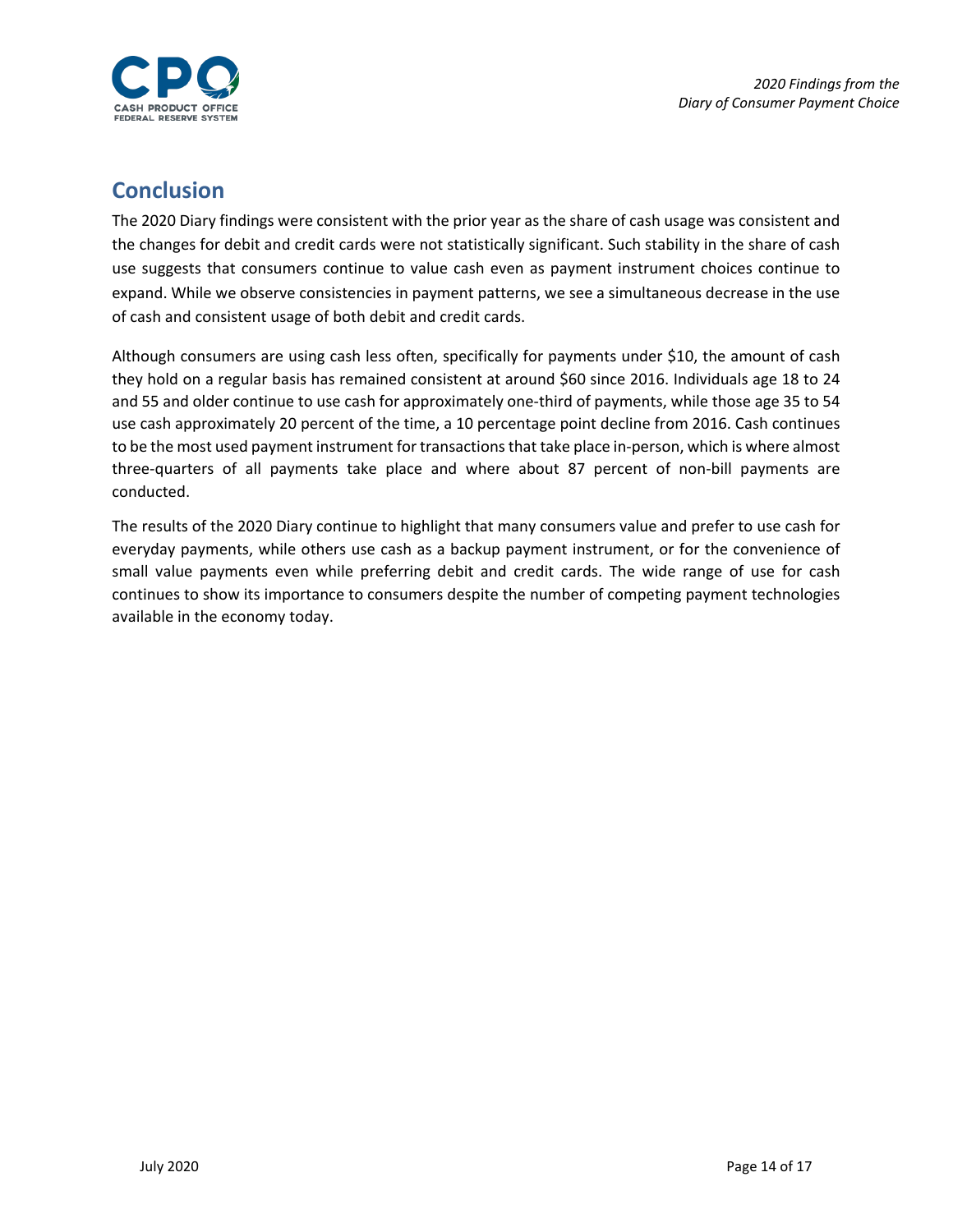

## **Appendix**

#### <span id="page-14-0"></span>**Diary of Consumer Payment Choice**

The Federal Reserve's national Cash Product Office (CPO) uses data from the Diary of Consumer Payment Choice (Diary) to understand consumer cash use and anticipate its ongoing role in the payments landscape. Developed by the Federal Reserve Bank of Boston's Consumer Payment Research Center (CPRC) and currently managed by the Retail Payments Risk Forum at the Federal Reserve Bank of Atlanta, the Diary includes a unique, nationally representative survey of consumer shopping and payment decisions administered by the University of Southern California (USC) Dornsife Center for Economic and Social Research. USC's Understanding America Study panel comprises approximately 6,000 individuals from across the United States, of which 3,016 panelists completed the 2019 Diary.

By tracking consumer payment transactions and preferences during the month of October every year, the CPO compares cash with other payment instruments, such as debit and credit cards, checks, and electronic options. Diary participants also report the amount of cash on-hand after each survey day, as well as any cash deposits or withdrawals conducted throughout the day. The CPO analyzes the Diary data, including the impact of age and income on an individual's payment behavior and preferences. This detail of the stock and flow of cash at an individual level provides insight into how consumers use cash.

To ensure a nationally representative sample, responses are weighted to match national population estimates based on the Census Bureau's Current Population Survey. The Diary is administered throughout the month of October, which was selected as a "typical month" to minimize seasonality effects in consumer spending patterns. Participants were each assigned a three day period within the month, with some individuals assigned a starting date in late September and others assigned to finish in early November. As Figure A1 shows, this ensures a near uniform distribution of participants for each October day. For a more detailed description of the Diary of Consumer Payment Choice, see Angrisani, Foster, and Hitczenko (2017b); Angrisani, Foster, and Hitczenko (2018); Greene, Schuh, and Stavins (2018); Greene and Schuh (2017); Greene, O'Brien, and Schuh (2017); and Schuh (2017).

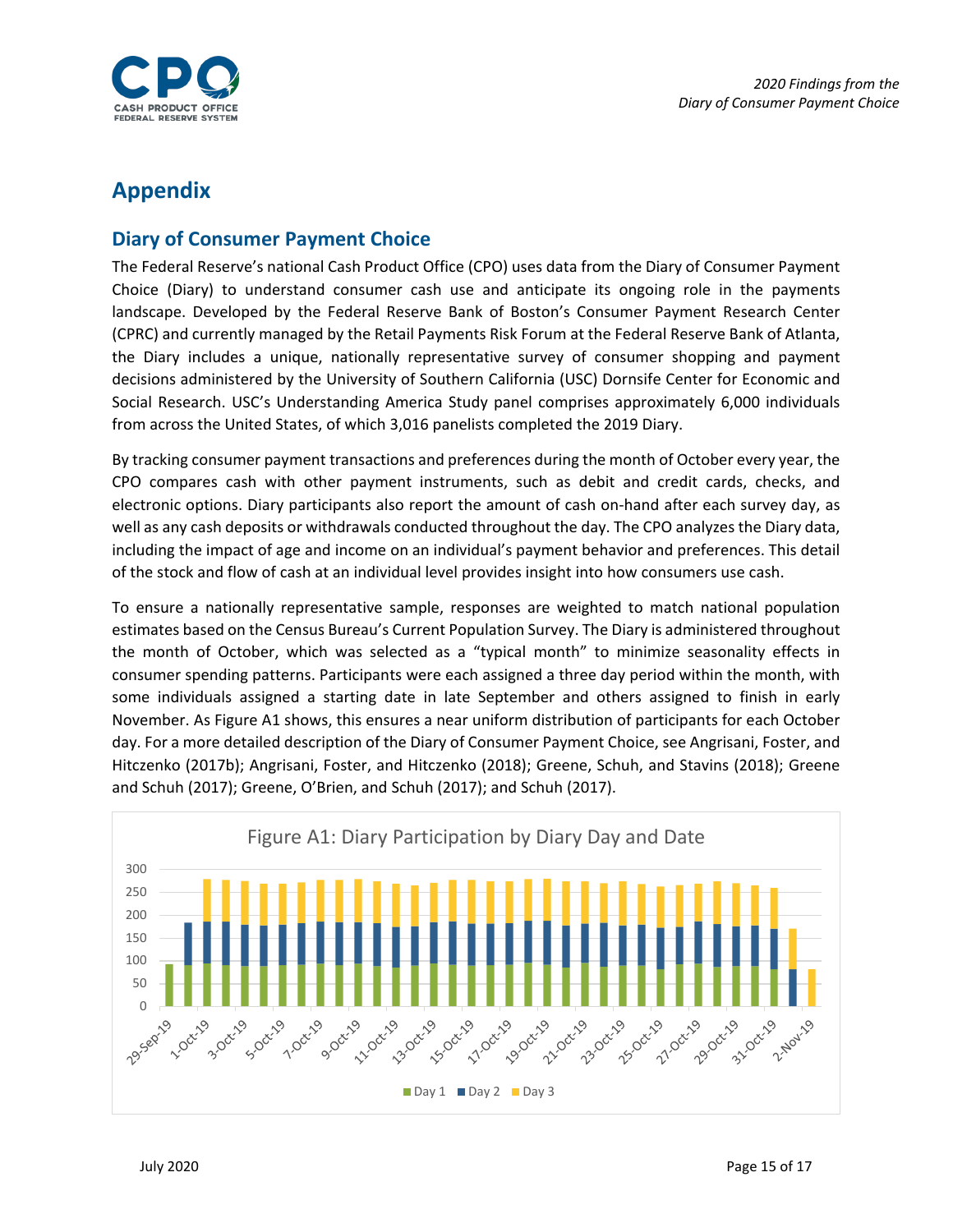

#### <span id="page-15-0"></span>**About the Cash Product Office**

As the nation's central bank, the Federal Reserve ensures that cash is available when and where it is needed, including in times of crisis and business disruption, by providing FedCash® Services to depository institutions and, through them, to the general public. In fulfilling this role, the Fed's primary responsibility is to maintain public confidence in the integrity and availability of U.S. currency.

The Federal Reserve System's Cash Product Office (CPO) provides strategic leadership for this key function by formulating and implementing service level policies, operational guidance, and technology strategies for U.S. currency and coin services provided by Federal Reserve Banks nationally and internationally. In addition to guiding policies and procedures, the CPO establishes budget guidance for FedCash® Services, provides support for Federal Reserve currency and coin inventory management, and supports business continuity planning at the supply chain level. It also conducts market research and works directly with financial institutions and retailers to analyze trends in cash usage.

#### <span id="page-15-1"></span>**References**

Angrisani, Marco, Kevin Foster, and Marcin Hitczenko. 2017b. ["The 2012 Diary of Consumer](https://www.frbatlanta.org/banking-and-payments/consumer-payments/research-data-reports/2017/the-2012-diary-of-consumer-payment-choice-technical-appendix.aspx?panel=1) Payment [Choice: Technical Appendix."](https://www.frbatlanta.org/banking-and-payments/consumer-payments/research-data-reports/2017/the-2012-diary-of-consumer-payment-choice-technical-appendix.aspx?panel=1) Federal Reserve Bank of Boston Research Data Reports No. 17-5. Available at [https://www.frbatlanta.org/banking-and-payments/consumer-payments/research-data](https://www.frbatlanta.org/banking-and-payments/consumer-payments/research-data-reports/2017/the-2012-diary-of-consumer-payment-choice-technical-appendix.aspx?panel=1)[reports/2017/the-2012-diary-of-consumer-payment-choice-technical-appendix.aspx?panel=1.](https://www.frbatlanta.org/banking-and-payments/consumer-payments/research-data-reports/2017/the-2012-diary-of-consumer-payment-choice-technical-appendix.aspx?panel=1)

Angrisani, Marco, Kevin Foster, and Marcin Hitczenko. 2018. ["The 2015 and 2016 Diaries of Consumer](https://www.frbatlanta.org/banking-and-payments/consumer-payments/research-data-reports/2018/the-2015-and-2016-diaries-of-consumer-payment-choice-technical-appendix.aspx?panel=1)  [Payment Choice: Technical Appendix"](https://www.frbatlanta.org/banking-and-payments/consumer-payments/research-data-reports/2018/the-2015-and-2016-diaries-of-consumer-payment-choice-technical-appendix.aspx?panel=1) Federal Reserve Bank of Boston Research Data Reports No. 18-2. Available a[t https://www.frbatlanta.org/banking-and-payments/consumer-payments/research-data](https://www.frbatlanta.org/banking-and-payments/consumer-payments/research-data-reports/2018/the-2015-and-2016-diaries-of-consumer-payment-choice-technical-appendix.aspx?panel=1)[reports/2018/the-2015-and-2016-diaries-of-consumer-payment-choice-technical](https://www.frbatlanta.org/banking-and-payments/consumer-payments/research-data-reports/2018/the-2015-and-2016-diaries-of-consumer-payment-choice-technical-appendix.aspx?panel=1)[appendix.aspx?panel=1.](https://www.frbatlanta.org/banking-and-payments/consumer-payments/research-data-reports/2018/the-2015-and-2016-diaries-of-consumer-payment-choice-technical-appendix.aspx?panel=1)

Greene, Claire, and Scott D. Schuh. 2017[. "The 2016 Diary of Consumer Payment Choice."](https://www.frbatlanta.org/banking-and-payments/consumer-payments/research-data-reports/2017/the-2016-diary-of-consumer-payment-choice.aspx?panel=1) Federal Reserve Bank of Boston Research Data Reports No. 17-7. Available at [https://www.frbatlanta.org/banking-and-payments/consumer-payments/research-data](https://www.frbatlanta.org/banking-and-payments/consumer-payments/research-data-reports/2017/the-2016-diary-of-consumer-payment-choice.aspx?panel=1)[reports/2017/the-2016-diary-of-consumer-payment-choice.aspx?panel=1](https://www.frbatlanta.org/banking-and-payments/consumer-payments/research-data-reports/2017/the-2016-diary-of-consumer-payment-choice.aspx?panel=1)

Greene, Claire, Shaun O'Brien, and Scott Schuh. 2017. [" U.S. Consumer Cash Use, 2012–2015: An](https://www.frbatlanta.org/banking-and-payments/consumer-payments/research-data-reports/2017/us-consumer-cash-use-2012-and-2015.aspx?panel=1)  [Introduction to the Diary of Consumer Payment Choice."](https://www.frbatlanta.org/banking-and-payments/consumer-payments/research-data-reports/2017/us-consumer-cash-use-2012-and-2015.aspx?panel=1) Federal Reserve Bank of Boston Research Data Reports No. 17-6. Available at [https://www.frbatlanta.org/banking-and-payments/consumer](https://www.frbatlanta.org/banking-and-payments/consumer-payments/research-data-reports/2017/us-consumer-cash-use-2012-and-2015.aspx?panel=1)[payments/research-data-reports/2017/us-consumer-cash-use-2012-and-2015.aspx?panel=1.](https://www.frbatlanta.org/banking-and-payments/consumer-payments/research-data-reports/2017/us-consumer-cash-use-2012-and-2015.aspx?panel=1)

Greene, Claire, Scott D. Schuh, and Joanna Stavins. 2018. ["The 2012 Diary of Consumer Payment Choice:](https://www.frbatlanta.org/banking-and-payments/consumer-payments/research-data-reports/2018/the-2012-diary-of-consumer-payment-choice.aspx?panel=1)  [Summary Results."](https://www.frbatlanta.org/banking-and-payments/consumer-payments/research-data-reports/2018/the-2012-diary-of-consumer-payment-choice.aspx?panel=1) Federal Reserve Bank of Boston Research Data Reports No. 18-1. Available at [https://www.frbatlanta.org/banking-and-payments/consumer-payments/research-data](https://www.frbatlanta.org/banking-and-payments/consumer-payments/research-data-reports/2018/the-2012-diary-of-consumer-payment-choice.aspx?panel=1)[reports/2018/the-2012-diary-of-consumer-payment-choice.aspx?panel=1](https://www.frbatlanta.org/banking-and-payments/consumer-payments/research-data-reports/2018/the-2012-diary-of-consumer-payment-choice.aspx?panel=1)

Schuh, Scott. 2017. ["Measuring Consumer Expenditures with Payment Diaries."](https://www.bostonfed.org/publications/research-department-working-paper/2017/measuring-consumer-expenditures-with-payment-diaries.aspx) Federal Reserve Bank of Boston Research Department Working Papers No. 17-2. Available at